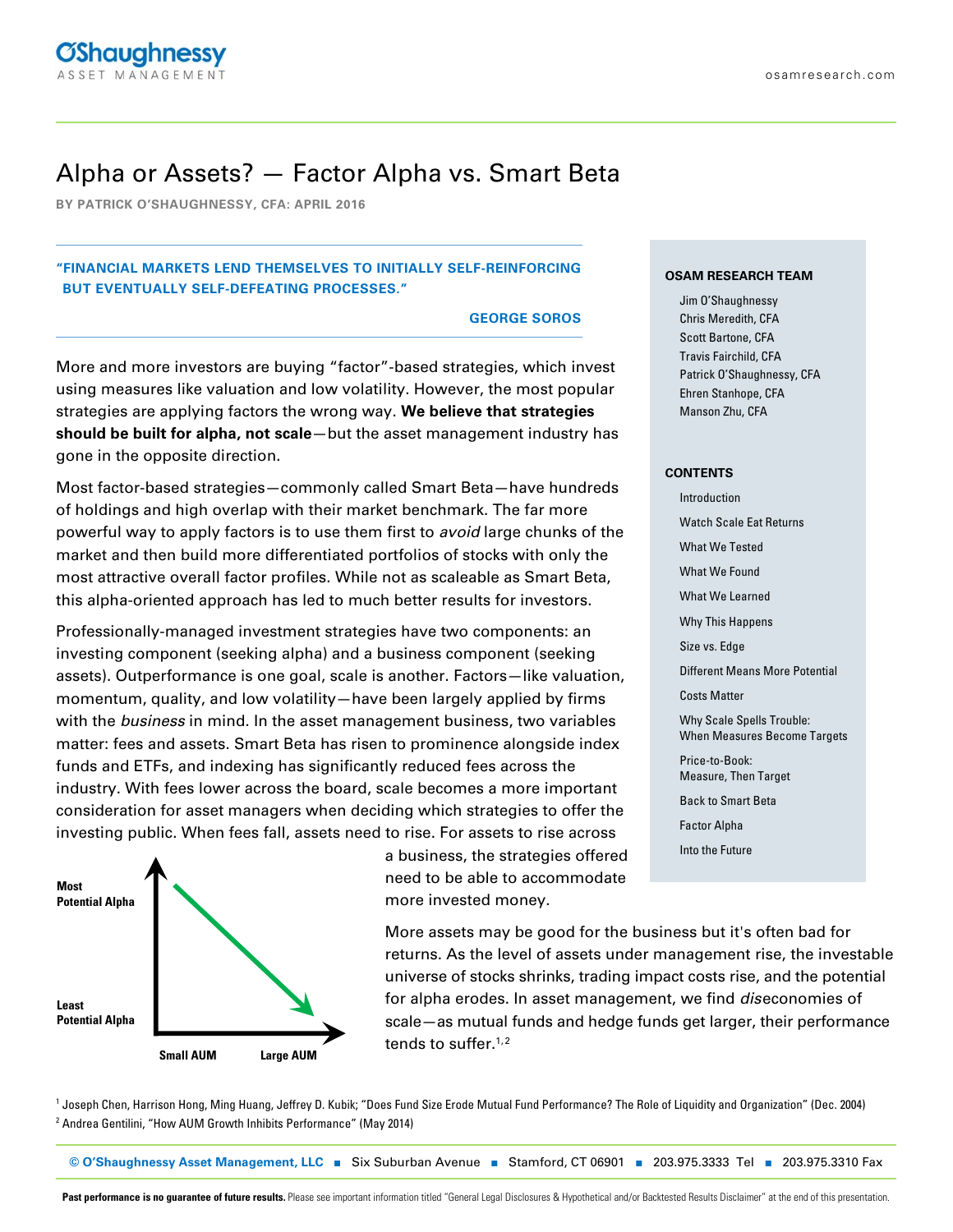Of course, fees matter a great deal and the nearly free access to broad market index funds is a wonderful thing. But management fees are one thing and key factors like valuation another. We would rather pay 0.75 percent for an S&P 500 index fund trading at 12 times normalized earnings than 0.05 percent for the same market trading at 25 times earnings, which it does as of March 2016. To gain a large advantage versus the market, on factors like valuation or shareholder yield, you must build strategies with an emphasis on alpha—and the consistency of alpha—above all else.

To achieve what we call Factor Alpha, we believe that investors should use multiple unique factors to build a more concentrated portfolio of stocks with the highest-scoring factor profiles. That means not owning wide swaths of the market. Compared to Smart Beta, focusing on Factor Alpha allows for better returns and significantly better factor advantages. In the rest of this paper, we explore the dangers of scale—and widespread adoption of any strategy—and offer an alternative solution for using factors in the investment process.

# Watch Scale Eat Returns

The difference between any portfolio and the market is determined by (1) what stocks you own and (2) how you weight those stocks in a portfolio. To show the impact that these two variables have, we start with the constituents of the S&P 500 $^{\rm 3}$  and create different portfolios based on a single factor that has worked well historically valuation4 —to demonstrate the effect of moving further and further away from the index. We use this basic example not to recommend this as a strategy but rather to show the effects of both concentration and weighting scheme.

# What We Tested

We show three versions of this strategy:

Version 1 sorts all stocks in the S&P 500 on each date by valuation and builds portfolios from 50 to 500 stocks (so the 50-stock version would be the 50 cheapest stocks on that date, and so on). Positions are equally-weighted (e.g., two percent each in the 50-stock portfolio or one percent each in the 100-stock portfolio).

Version 2 takes the same portfolios with the same stocks (from 50 to 500 holdings) but weights the positions according to market cap. This method can create very top heavy weightings in the more concentrated portfolios (e.g., IBM at 11.3 percent of the most recent 50-stock portfolio).

<u>Version 3</u> forms the portfolios using a market cap-adjusted valuation factor,<sup>5</sup> which multiplies a stock's weight in the index by its relative valuation. This cap-adjusted value factor rewards companies that are big and cheap and penalizes companies that are small and expensive. Again we use the factor to build portfolios from 50 to 500 stocks. This is the most scaleable version of the value strategy, whose holdings look a lot like major value indexes.

#### What We Found

Table 1 (on the following page) shows the results, highlighting three key variables: first, the average forward **one-year excess returns** versus the S&P 500; second, the average **active share** (i.e., the percent of the portfolio that is different from the S&P 500, higher means less overlap with the index); and third, the average relative **valuation percentile** of the portfolio (lower means cheaper).

 $^3$  Prior to 1990, we use the top 500 stocks by market cap to represent the S&P 500 rather than its actual constituents, which are not available.

<sup>4</sup> Value defined as sales/price, earnings/price, ebitda/ev, free cash flow/ev, and shareholder yield; weighted equally.

 $^5$  Valuation percentile  $\ast$  weight in the S&P 500 (think of it as a "contribution to total cheapness").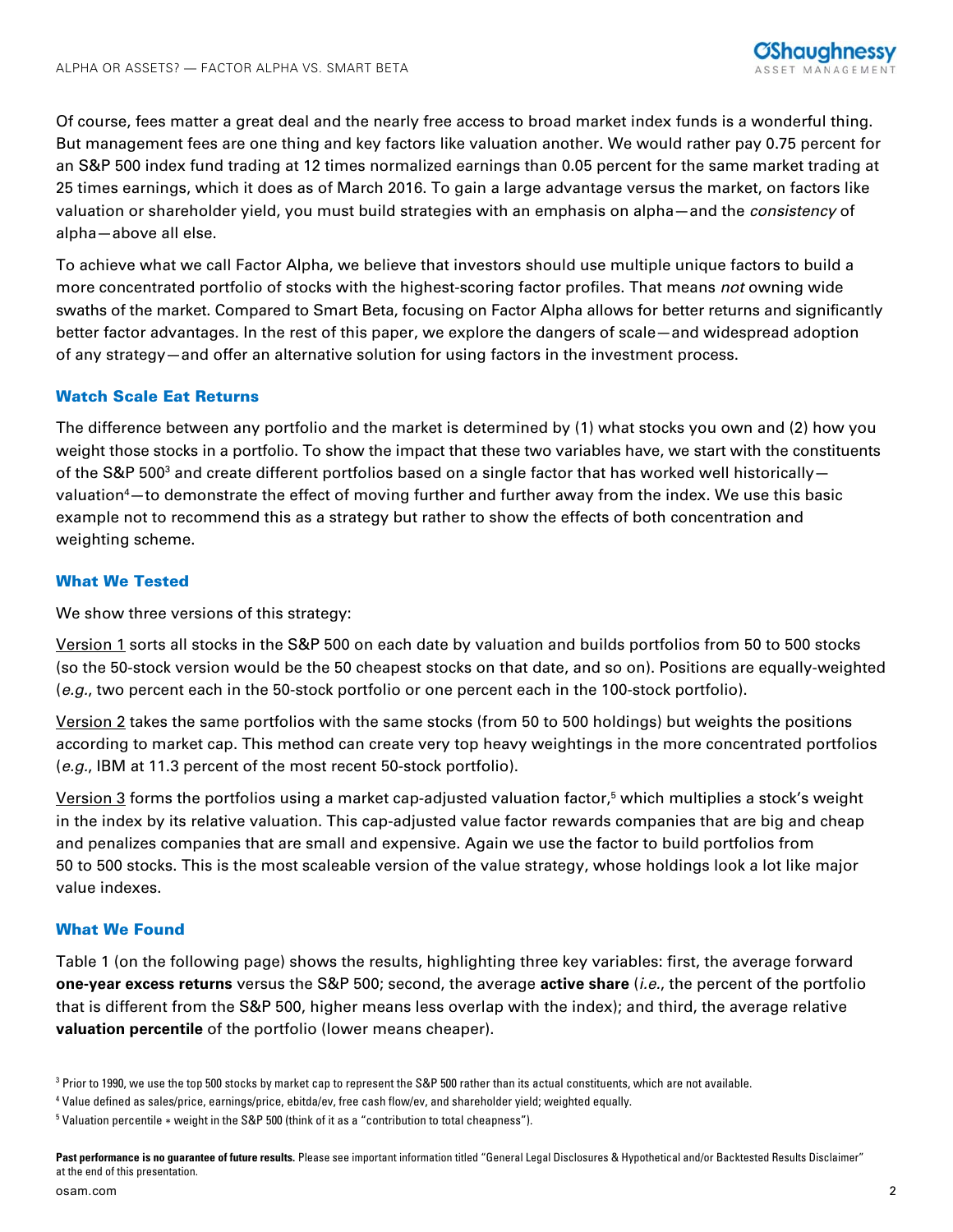| Table 1  |                                                            |    |                                |                             |                                      |                             |  |  |  |  |
|----------|------------------------------------------------------------|----|--------------------------------|-----------------------------|--------------------------------------|-----------------------------|--|--|--|--|
|          | <b>Equal-Weighted Portfolios</b>                           |    | <b>Cap-Weighted Portfolios</b> |                             | <b>Cap-Adjusted Value Portfolios</b> |                             |  |  |  |  |
| # Stocks | % Average<br>% Average<br>Active Share**<br>Excess Return* |    | % Average<br>Excess Return*    | % Average<br>Active Share** |                                      | % Average<br>Active Share** |  |  |  |  |
| 50       | 6.7                                                        | 91 | 5.0                            | 91                          | 0.8                                  | 61                          |  |  |  |  |
| 100      | 5.8                                                        | 84 | 4.3                            | 82                          | 1.5                                  | 55                          |  |  |  |  |
| 150      | 4.9                                                        | 78 | 3.1                            | 73                          | 1.8                                  | 53                          |  |  |  |  |
| 200      | 4.4                                                        | 73 | 2.5                            | 63                          | 2.0                                  | 51                          |  |  |  |  |
| 250      | 3.9                                                        | 67 | 2.1                            | 54                          | 2.2                                  | 50                          |  |  |  |  |
| 300      | 3.3                                                        | 62 | 1.5                            | 44                          | 2.3                                  | 49                          |  |  |  |  |
| 350      | 2.9                                                        | 57 | 1.0                            | 33                          | 2.2                                  | 48                          |  |  |  |  |
| 400      | 2.6                                                        | 53 | 0.7                            | 22                          | 2.3                                  | 48                          |  |  |  |  |
| 450      | 2.3                                                        | 49 | 0.3                            | 9                           | 2.1                                  | 47                          |  |  |  |  |
| 500      | 1.8                                                        | 45 | 0.0                            | $\bf{0}$                    | 1.8                                  | 45                          |  |  |  |  |

Closet Index Very Active \* Average forward 1-year excess return vs. S&P 500. \*\* Percent of the portfolio distinct from S&P 500.

|          | Average OSAM Value Score (percentile, lower = cheaper) |                                |                                      |  |  |  |  |  |  |  |
|----------|--------------------------------------------------------|--------------------------------|--------------------------------------|--|--|--|--|--|--|--|
| # Stocks | <b>Equal-Weighted Portfolios</b>                       | <b>Cap-Weighted Portfolios</b> | <b>Cap-Adjusted Value Portfolios</b> |  |  |  |  |  |  |  |
| 50       | 5                                                      | 5                              | 34                                   |  |  |  |  |  |  |  |
| 100      | 10                                                     | 10                             | 35                                   |  |  |  |  |  |  |  |
| 150      | 15                                                     | 15                             | 35                                   |  |  |  |  |  |  |  |
| 200      | 20                                                     | 20                             | 36                                   |  |  |  |  |  |  |  |
| 250      | 25                                                     | 26                             | 37                                   |  |  |  |  |  |  |  |
| 300      | 30                                                     | 31                             | 38                                   |  |  |  |  |  |  |  |
| 350      | 35                                                     | 37                             | 40                                   |  |  |  |  |  |  |  |
| 400      | 40                                                     | 42                             | 43                                   |  |  |  |  |  |  |  |
| 450      | 45                                                     | 48                             | 46                                   |  |  |  |  |  |  |  |
| 500      | 49                                                     | 53                             | 49                                   |  |  |  |  |  |  |  |

BACKTESTED (1964–2015) Source: OSAM calculations

#### What We Learned

From this simple exercise, we learn the following:

- Concentration and equal-weighting lead to portfolios that have better average excess returns and higher active shares.
- The equal-weighted portfolios outperform cap-weighted and cap-adjusted value portfolios by an average of 1.8 percent and 2.0 percent per year, respectively—a wide margin in the U.S. large cap market.
- More concentrated portfolios have a much better valuation edge: stocks in the portfolio have much cheaper average value percentile scores.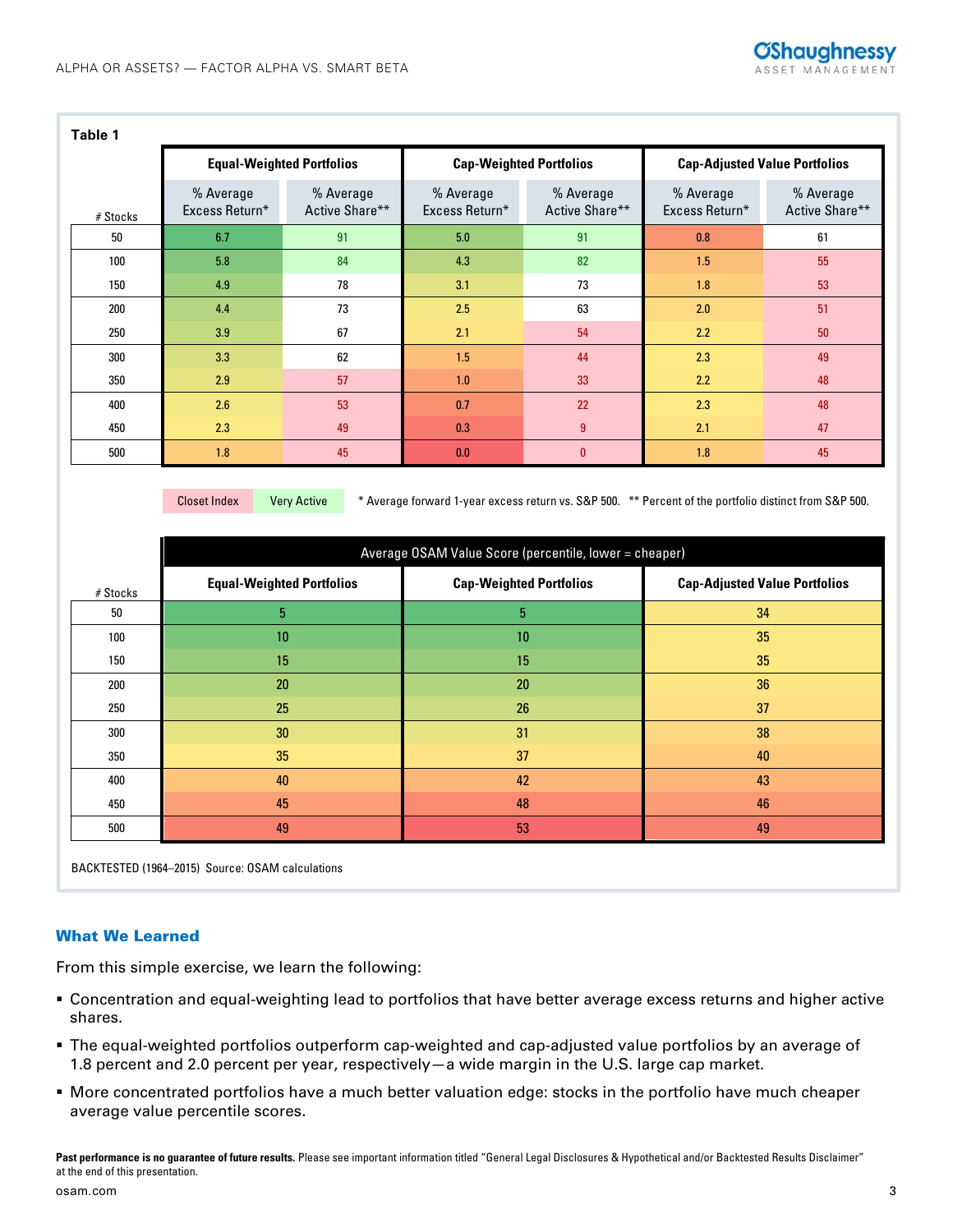#### Why This Happens

Value (measured using something like a price-to-earnings ratio) is just another way of saying "market outlook." A low valuation for IBM means that the market is pessimistic—relative to other stocks—about IBM's future. We believe that value works over time because markets become too pessimistic about these stocks. Pessimism is good—and the lower the P/E, the more pessimistic the market.

Now, notice the trend in the P/E ratios of Table 1's Equal-Weighted Portfolios (see Figure 1 at right). **If market pessimism (low P/E) signals an opportunity, then the opportunity clearly grows as the portfolio gets more and more different** from the S&P 500.

It helps to see what these portfolios would hold today. Here are the top 10 holdings for each of the 50-stock versions of our strategies, along with each portfolio's weighted average market cap.<sup>6</sup> You can see, as you move left to right, that the top ten look more and more like the overall market because the market caps get bigger and bigger.

| (As of 12/31/15)               | Rank            | Equal-Weighted 50      | Cap-Weighted 50                 | <b>Cap-Adjusted Value 50</b> |  |  |
|--------------------------------|-----------------|------------------------|---------------------------------|------------------------------|--|--|
|                                |                 | Valero Energy Corp.    | IBM Corp.                       | Apple Inc.                   |  |  |
|                                | $\overline{2}$  | GameStop Corp.         | Boeing Co.                      | JPMorgan Chase & Co.         |  |  |
|                                | 3               | Fluor Corp.            | MetLife Inc.                    | Exxon Mobil Corp.            |  |  |
|                                | 4               | Fossil Group Inc.      | Target Corp.                    | Wells Fargo & Co.            |  |  |
|                                | 5               | HP Inc.                | Capital One Financial Corp.     | Microsoft Corp.              |  |  |
| 6<br>8                         |                 | Seagate Technology Plc | Delta Air Lines Inc.            | Berkshire Hathaway           |  |  |
|                                |                 | Allstate Corp.         | Prudential Financial Inc.       | Verizon Communications Inc.  |  |  |
|                                |                 | Bed Bath & Beyond Inc. | LyondellBasell Industries       | Citigroup Inc.               |  |  |
|                                | 9               | Macy's Inc.            | <b>Travelers Companies Inc.</b> | Intel Corp.                  |  |  |
|                                | 10 <sup>°</sup> | Gap Inc.               | Valero Energy Corp.             | Gilead Sciences Inc.         |  |  |
| Weighted Avg. Market Cap (mil) |                 | \$22,299               | \$45,670                        | \$149,223                    |  |  |
| Avg. Historical Excess Return  |                 | 6.7%                   | 5.0%                            | 0.8%                         |  |  |

Source: OSAM calculations

#### Size vs. Edge

If you are a value investor, or a quality investor, or a yield investor, a key question is: how big is your edge versus the overall market? If you believe in price-to-book, your goal should be to achieve significant portfolio discounts versus the market on that measure.

But the most notable difference across the portfolios in Table 2 is their size. **When market cap is used as a variable for building a portfolio, it obscures any other edge that exists. Exxon Mobil has a price-to-book of 1.95** $\times$ but is a huge company so it has a weight of 3.6 percent in the Russell 1000® Value Index. Seadrill—a maligned energy stock—has a price-to-book of 0.18 $\times$ . So it is much "cheaper" than Exxon, but it's only a \$1.6 billion company, so its weight in the index is 0.01 percent, which may as well be zero.

If Exxon went up 40 percent, it would push the overall index up 1.44 percent. If Seadrill went up 40 percent, it would push the index up 0.004 percent. Seadrill would have to go up 14,400 percent to have the same impact as Exxon's 40 percent rise.

6 Sorted by value ranking for equal-weighted and cap-adjusted value portfolios

osam.com 4 Past performance is no guarantee of future results. Please see important information titled "General Legal Disclosures & Hypothetical and/or Backtested Results Disclaimer" at the end of this presentation.



Source: OSAM calculations (as of 12/31/15)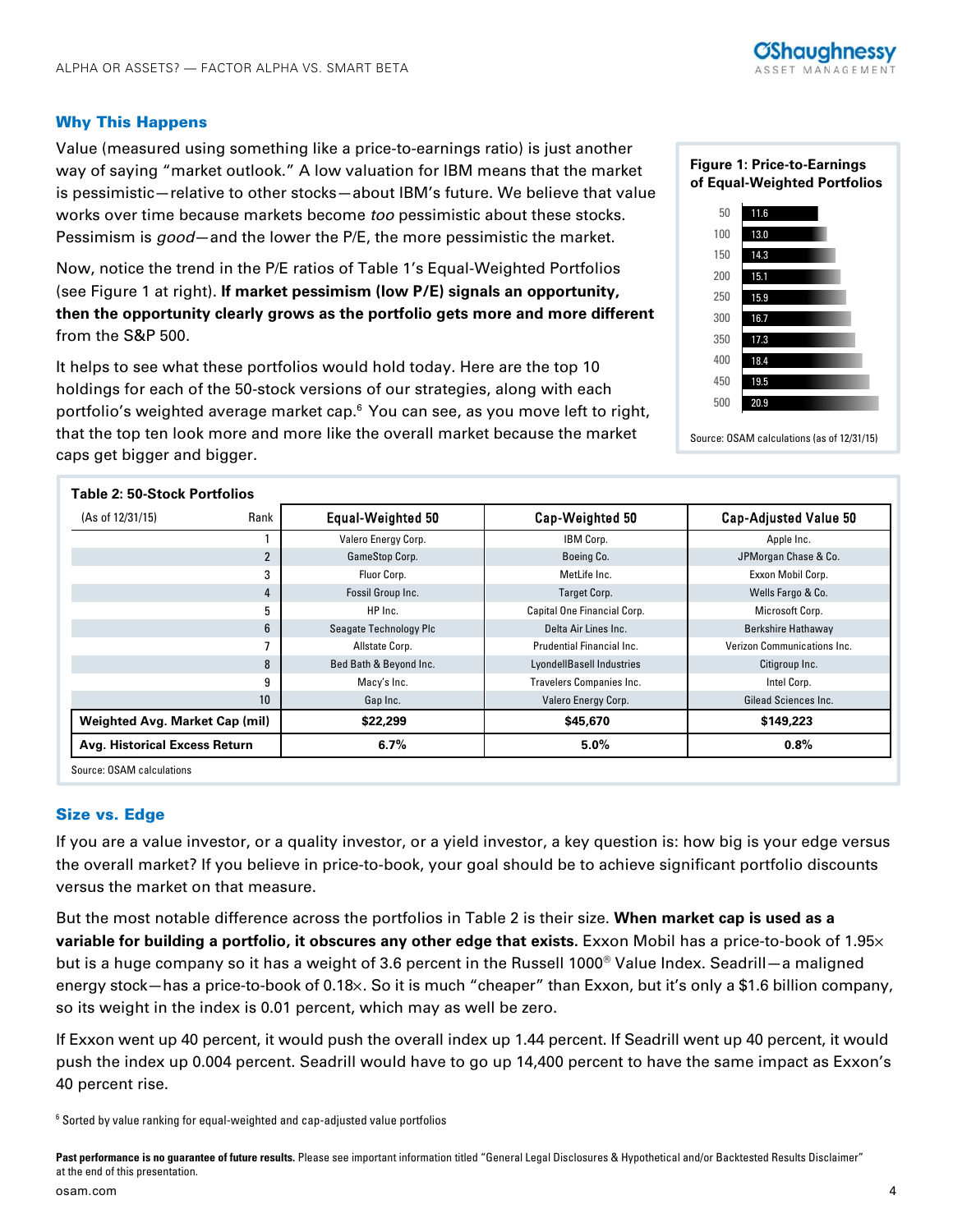For the Russell 1000 Value, Exxon is by far the more important stock. But if you cared more about value than size, then the weights would be very different. Exxon is the biggest stock, but it's only in the fiftieth percentile when sorted by price-to-book instead of by market cap. Seadrill is in the cheapest percentile.

From the perspective of an active investor, this is very odd because cheapness should matter much more than market cap when deciding a stock's weight in a portfolio.

# Different Means More Potential

If you weight stocks based on market cap—like the Russell 1000 Value does—then your portfolio will always have substantial overlap with the market (low active share). With all that overlap, there is only so much alpha you can earn.

Active share—our preferred measure of how different a portfolio is from its benchmark—is not a predictor of future performance but it is a good indicator of any strategy's potential alpha. Figure 2 shows why. On every date through history (1962–2015), we bestow ourselves with perfect foresight so that we can build portfolios that will achieve the highest possible one-year forward excess return at each level of active share from zero percent to 90 percent. We use only stocks in the S&P 500 itself and allow a maximum position size of five percent in the portfolios, to avoid piling into just a few of the strongperforming stocks. The vertical axis of Figure 2 shows the maximum possible excess return (average of all historical periods) versus the S&P 500 across the



active share levels. This potential cuts both ways, so we also show the "worst case" scenarios across the active share levels. At any given level of active share, the "potential" excess return skews more to the positive (see Figure 2, dashed line). More active portfolios have more potential for excess than less active portfolios.<sup>7</sup> No one has perfect foresight, so nobody achieves alpha like this with any consistency. But these "best case" scenarios show the power of being different.

Factors like value have been a good way of putting yourself on the positive side of the potentiality curve above. Indeed, we saw the same thing with our different value portfolios: the more concentrated the portfolios are (higher active share), the better the average results. Amazingly, in the early 1980s, well over half of mutual funds had an active share above 80 percent—but only 20 percent or so of funds were this active as of 2009. Large, scaled up institutions now control a majority of the market. In 1950, between seven to eight percent of the market was managed by large institutions. In 2010, that number was 67 percent. $^8$ 

 $^7$  The potential works both ways: portfolios that are more active also have greater potential for underperformance.

<sup>8</sup> Commissioner Luis A. Aguilar, "Institutional Investors: Power and Responsibility" (April 19, 2003) https://www.sec.gov/News/Speech/Detail/Speech/1365171515808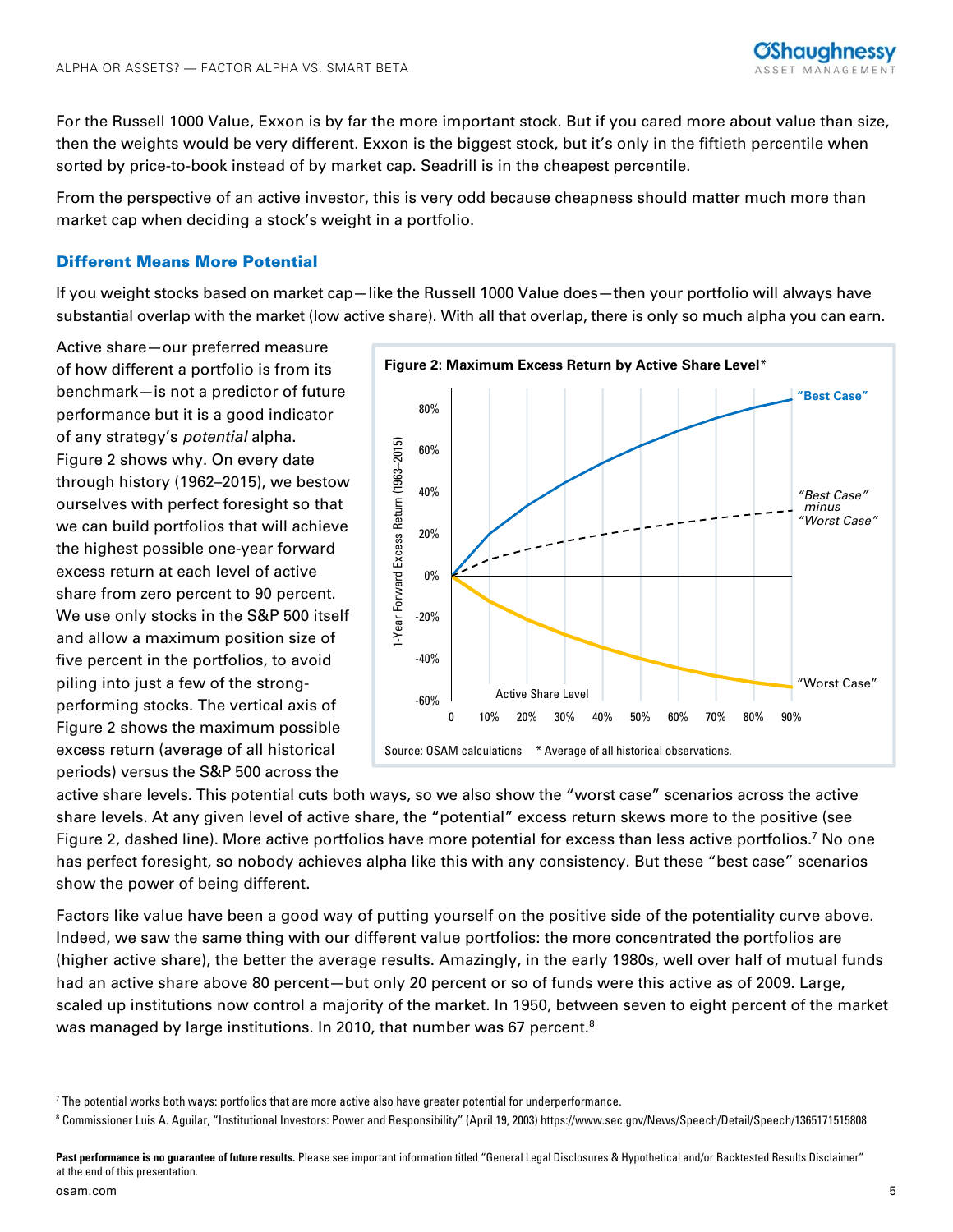#### Costs Matter

So far we've discussed paper returns only. We saw that, gross of costs, returns to the S&P 500 value strategy worsen as the number of stocks grows. Now let's look at the same issue net of trading costs. Simple trading commissions are a real cost but our focus here is on **market impact** costs, which matter more for big asset managers. Once you start getting too big (trading billions of dollars), your trading moves the price of the names you are buying and selling—you pay a higher price when buying and get a lower price when selling than if you were an individual trading a \$100,000 account. Market impact is a cost that doesn't get enough attention because end investors can't see it and asset managers don't report it. Table 3 (below) shows how costs grow with assets.

To show the cost drag, we expand our universe to the Russell 3000®, which includes small and mid cap stocks where market impact is even more important. We again build portfolios based on valuation that range from 50 to 3,000 stocks and assets under management from \$50 million to \$50 billion. We rebalance these portfolios on a rolling annual basis, so the holding period is at least one year for each position. It is important to note that the more concentrated equal-weight portfolios have greater exposure to smaller cap stocks, so the impact numbers are higher than if we performed the same analysis on the S&P 500 universe.

| <b>Equal-Weighted Portfolios</b> |          |           |           |                                |             |             |  |  |  |
|----------------------------------|----------|-----------|-----------|--------------------------------|-------------|-------------|--|--|--|
| Assets (\$ mil)                  | 50-Stock | 100-Stock | 250-Stock | 500-Stock                      | 1,000-Stock | 3,000-Stock |  |  |  |
| 50                               | 0.23%    | 0.22%     | 0.19%     | 0.17%                          | 0.13%       | 0.00%       |  |  |  |
| 100                              | 0.29%    | 0.25%     | 0.21%     | 0.19%                          | 0.14%       | 0.01%       |  |  |  |
| 250                              | 0.41%    | 0.33%     | 0.25%     | 0.21%                          | 0.15%       | 0.01%       |  |  |  |
| 500                              | 0.56%    | 0.43%     | 0.31%     | 0.25%                          | 0.17%       | 0.01%       |  |  |  |
| 1,000                            | 0.80%    | 0.59%     | 0.40%     | 0.31%                          | 0.21%       | 0.01%       |  |  |  |
| 2,500                            | 1.29%    | 0.94%     | 0.60%     | 0.45%                          | 0.28%       | 0.01%       |  |  |  |
| 5,000                            | 1.81%    | 1.33%     | 0.85%     | 0.62%                          | 0.37%       | 0.01%       |  |  |  |
| 10,000                           | 2.44%    | 1.84%     | 1.20%     | 0.88%                          | 0.52%       | 0.02%       |  |  |  |
| 20,000                           | 3.13%    | 2.43%     | 1.64%     | 1.23%                          | 0.73%       | 0.03%       |  |  |  |
| 30,000                           | 3.53%    | 2.80%     | 1.94%     | 1.48%                          | 0.89%       | 0.03%       |  |  |  |
| 40,000                           | 3.83%    | 3.07%     | 2.16%     | 1.67%                          | 1.02%       | 0.03%       |  |  |  |
| 50,000                           | 4.06%    | 3.27%     | 2.34%     | 1.83%                          | 1.13%       | 0.04%       |  |  |  |
|                                  |          |           |           |                                |             |             |  |  |  |
|                                  |          |           |           | <b>Cap-Weighted Portfolios</b> |             |             |  |  |  |
|                                  |          |           |           |                                |             |             |  |  |  |
| Assets (\$ mil)                  | 50-Stock | 100-Stock | 250-Stock | 500-Stock                      | 1,000-Stock | 3,000-Stock |  |  |  |
| 50                               | 0.07%    | 0.05%     | 0.04%     | 0.02%                          | 0.01%       | 0.00%       |  |  |  |
| 100                              | 0.09%    | 0.07%     | 0.05%     | 0.02%                          | 0.01%       | 0.00%       |  |  |  |
| 250                              | 0.12%    | 0.09%     | 0.07%     | 0.03%                          | 0.01%       | 0.00%       |  |  |  |
| 500                              | 0.16%    | 0.12%     | 0.09%     | 0.04%                          | 0.02%       | 0.00%       |  |  |  |
| 1,000                            | 0.23%    | 0.15%     | 0.13%     | 0.05%                          | 0.03%       | 0.00%       |  |  |  |
| 2,500                            | 0.36%    | 0.24%     | 0.19%     | 0.08%                          | 0.04%       | 0.00%       |  |  |  |
| 5,000                            | 0.47%    | 0.34%     | 0.26%     | 0.11%                          | 0.05%       | 0.00%       |  |  |  |
| 10,000                           | 0.62%    | 0.44%     | 0.36%     | 0.16%                          | 0.07%       | 0.00%       |  |  |  |
| 20,000                           | 0.83%    | 0.58%     | 0.48%     | 0.22%                          | 0.10%       | 0.00%       |  |  |  |
| 30,000                           | 1.00%    | 0.69%     | 0.56%     | 0.27%                          | 0.12%       | 0.00%       |  |  |  |
| 40,000                           | 1.15%    | 0.79%     | 0.63%     | 0.30%                          | 0.14%       | 0.00%       |  |  |  |

BACKTESTED (2010–2015) Source: OSAM calculations

The cost estimates reported in Table 3 (above) are based on five years of simulated trading in the actual value portfolios between 2010 and 2015.<sup>9</sup> These are based on actual, not hypothetical, market conditions. We've drawn boxes denoting the points where impact (annualized) crosses one percent. For the cap-weighted portfolios, you reach \$30 billion in the most concentrated portfolio before crossing one-percent impact costs. But in the equal-

<sup>9</sup> ITG TCI analysis

Past performance is no guarantee of future results. Please see important information titled "General Legal Disclosures & Hypothetical and/or Backtested Results Disclaimer" at the end of this presentation. osam.com 6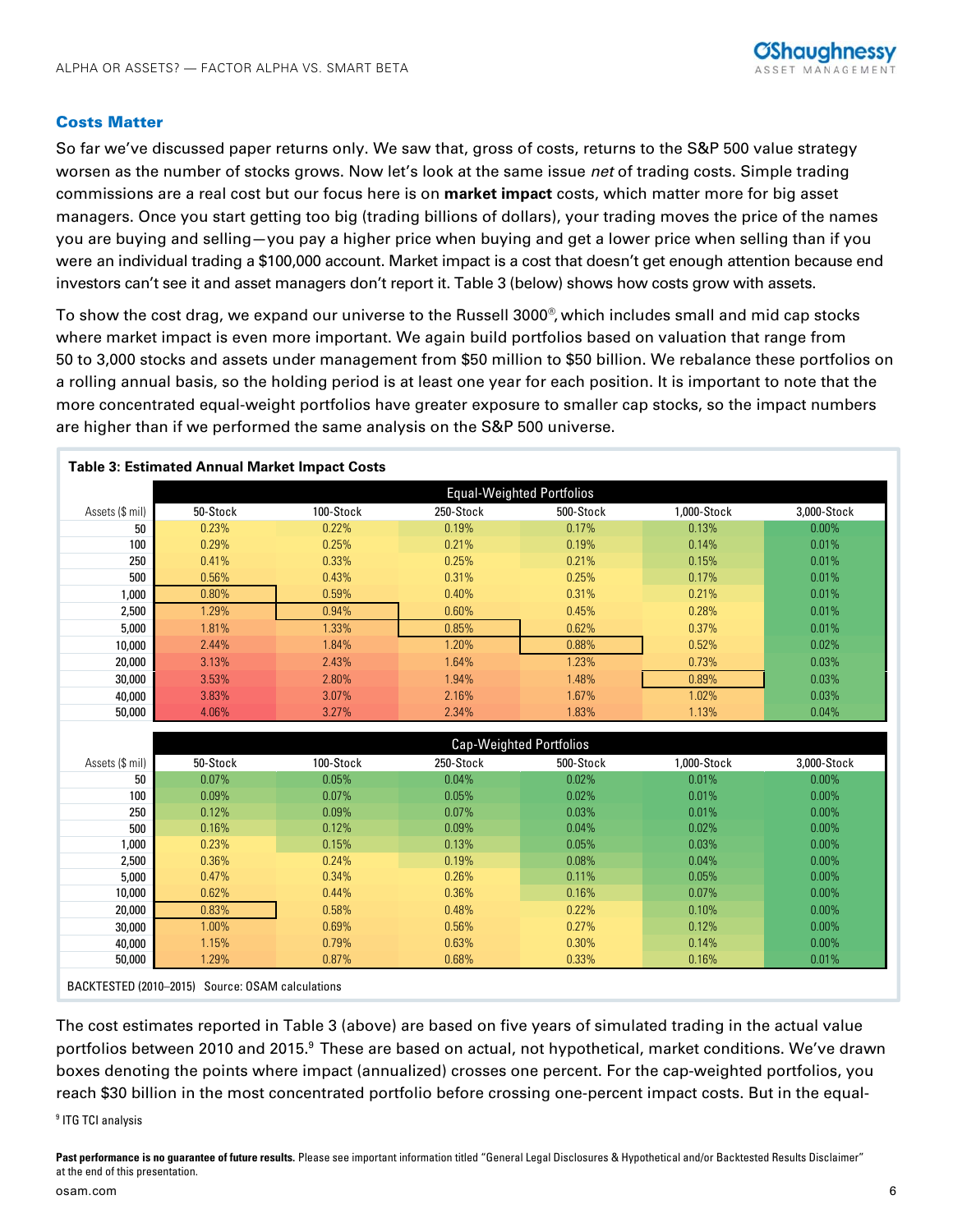weighted portfolios, you reach the one-percent threshold much more quickly in the more concentrated portfolios. We've already seen that equal-weighting and concentration have delivered better results. This table proves that the more concentrated value portfolios literally cannot accommodate the kind of scale that large asset managers are after. If you are seeking alpha, you'd equal-weight and you'd be willing to have fewer names in the portfolio. If you were seeking assets, you'd do what the industry has done: build broader Smart Beta indexes that focus on the large cap market or weight based on market cap.

# Why Scale Spells Trouble: When Measures Become Targets

We've seen that scale and excess return are mortal enemies. As Warren Buffett said in his 1994 letter to shareholders, cautioning them about lower future growth rates for Berkshire Hathaway, "a fat wallet … is the enemy of superior investment results." But this is part of an even bigger problem.

In Vietnam, under colonial French rule, there was a rat problem. To solve the rat infestation, the French offered a bounty on rats, which could be collected by delivering a rat's tail as proof of murder. Many bounties were paid out but the rat problem didn't improve. Officials soon noticed rats running around without tails–people were cutting off the tails and releasing the rats to breed, so as to increase the pool of potential bounty revenue for themselves. The same thing happened in Colonial India (apocryphally): a bounty was offered on cobras because they were attacking people, which caused people to breed cobras for more bounties—ultimately resulting in a higher cobra population when the government abandoned the bounty system and breeders released their suddenly worthless snakes.

Goodhart's law says **"when a measure becomes a target, it ceases to be a good measure."** Rats' tails and dead cobras were measures of progress against vermin overpopulation in Vietnam and India. But those measures later became the targets of enterprising citizens, and in the process ceased to be good measures.

Stock indexes (including value and growth "style" indexes, which were the original forms of Smart Beta) were first designed as reference points to measure the market's success. But now they are also the targets for the most popular investing strategies in the world, for both pure indexers and Smart Beta strategies. If broad indexes and Smart Beta factors are now both measures *and* primary targets, we should get concerned. Let's look at an example in the world of value investing.

#### Price-to-Book: Measure, Then Target

Price-to-book has been the most common measure of valuation. It was the factor originally used by Eugene Fama and Ken French in their seminal 1993 paper "Common Risk Factors in the Returns on Stocks and Bonds." It is also the factor that is used to define value in the most prominent style indexes: the Russell Growth and Value indexes. Hundreds of billions of dollars are invested based on the price-to-book factor alone. Other than market cap, it is likely the single most important factor used by investors.

Figure 3 shows the cumulative excess return of the cheapest decile of stocks by four different measures of value between 1963 and 1992,



Past performance is no guarantee of future results. Please see important information titled "General Legal Disclosures & Hypothetical and/or Backtested Results Disclaimer" at the end of this presentation. osam.com  $\overline{7}$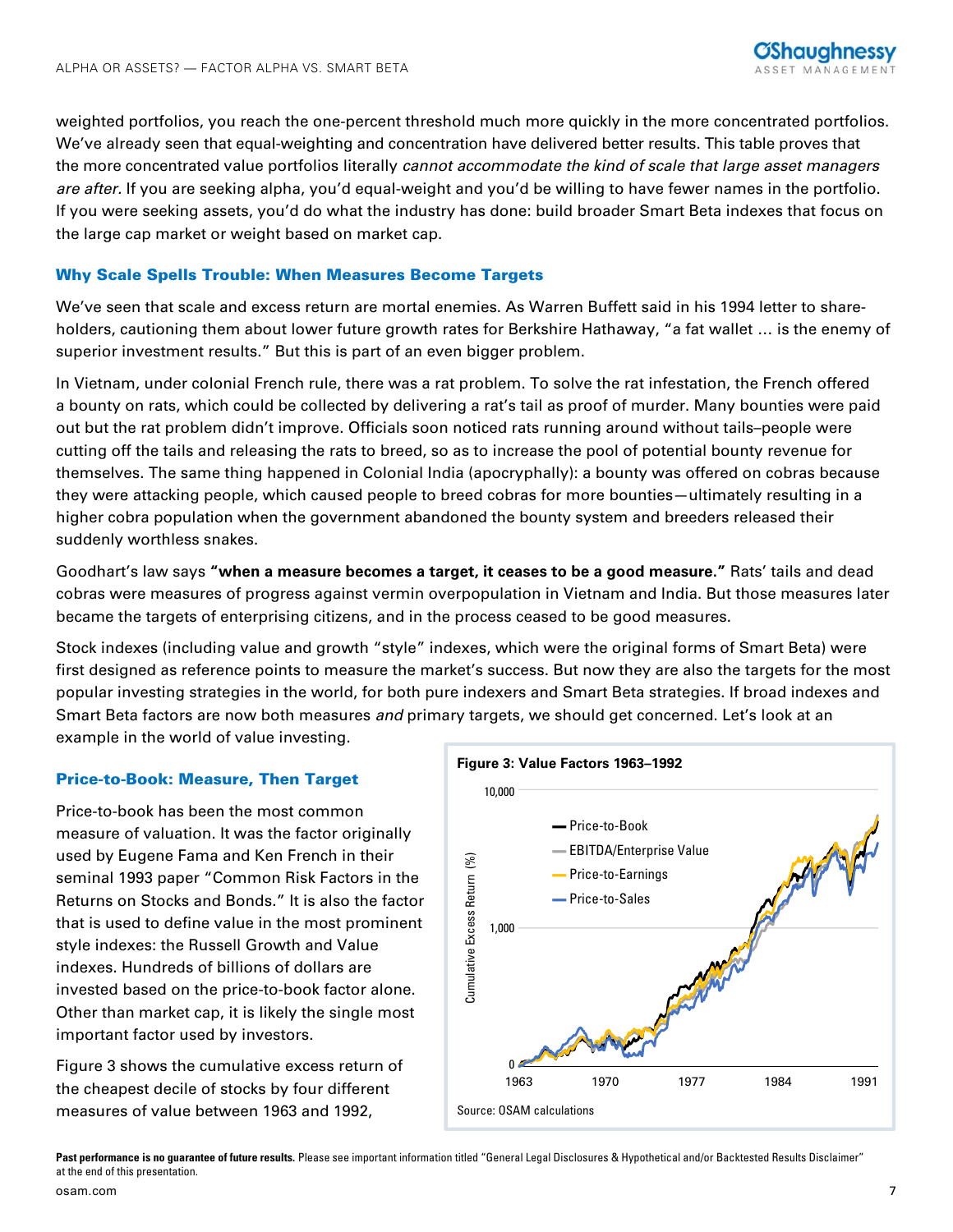

when Fama and French published their paper. Figure 4 shows the cumulative excess for the same factors between 1993 and 2015.

Price-to-book was a key measure. Then it became the target around which hundreds of billions in assets built value portfolios and indexes and along the way has decoupled from other major value factors. Everything else—sales, earnings, EBITDA, free cash flow, total yield—has proven to be a better indicator of value since price-to-book was first held out as the definitive value factor.



#### Back to Smart Beta

Price-to-book was arguably the first Smart Beta factor. Science fiction master William Gibson wrote in his book Pattern Recognition that **"commodification will soon follow identification."** In another passage from the same book, Gibson is talking about clothes, but he could very well be talking about Smart Beta ETFs:

This stuff is simulacra of simulacra of simulacra. A diluted tincture of Ralph Lauren, who had himself diluted the glory days of Brooks Brothers, who themselves had stepped on the product of Jermyn Street and Savile Row, flavoring their ready-to-wear with liberal lashings of polo knit and regimental stripes. But Tommy surely is the null point, the black hole. **There must be some Tommy Hilfiger event horizon, beyond which it is impossible to be more derivative, more removed from the source, more devoid of soul.** 

Smart Beta is the commodification of the most common historically proven factors. By definition, a commodity must be widely available. In asset management, that means it must be able to accommodate lots of invested money. We haven't seen many active strategies with hundreds of billions of dollars behind them consistently beat a simple market index. Even Warren Buffett has been slowed—though not stopped—by scale.

Factor investing has huge potential benefits. Factor investing strategies tend to be cheaper than traditional active management. Properly managed, factor-investing strategies are also highly disciplined. But if a given strategy can accommodate \$100 billion in assets, you may want to look elsewhere. Always avoid saturated strategies. For most of history, the individual factors behind Smart Beta strategies weren't big targets. Now they are. Beware of popularity, beware scalability, and beware newly accepted "measures" of a strategy or idea. Too often, popular measures become targets and then lose their meaning and their edge.

#### Factor Alpha

The philosophical roots of the Factor Alpha approach are notably different than those of Smart Beta.

First, what you *don't* own matters. If Apple or Microsoft don't look attractive, we believe you should own none of either in your portfolio. We start with a weight of zero in every stock, not with the market weight. Stocks are guilty until proven innocent. This naturally leads to higher active share and a portfolio with a greater overall potential for alpha.

Second, alpha comes from the relative advantage a portfolio has versus the market, measured across key factors. Greater spreads—like bigger discounts or higher shareholder yields<sup>10</sup>—have led to better excess returns through

Past performance is no guarantee of future results. Please see important information titled "General Legal Disclosures & Hypothetical and/or Backtested Results Disclaimer" at the end of this presentation. osam.com 8

<sup>&</sup>lt;sup>10</sup> Shareholder yield = dividend yield + net buyback yield (percent of shares outstanding repurchased, net of any issuance, over the past one-year period).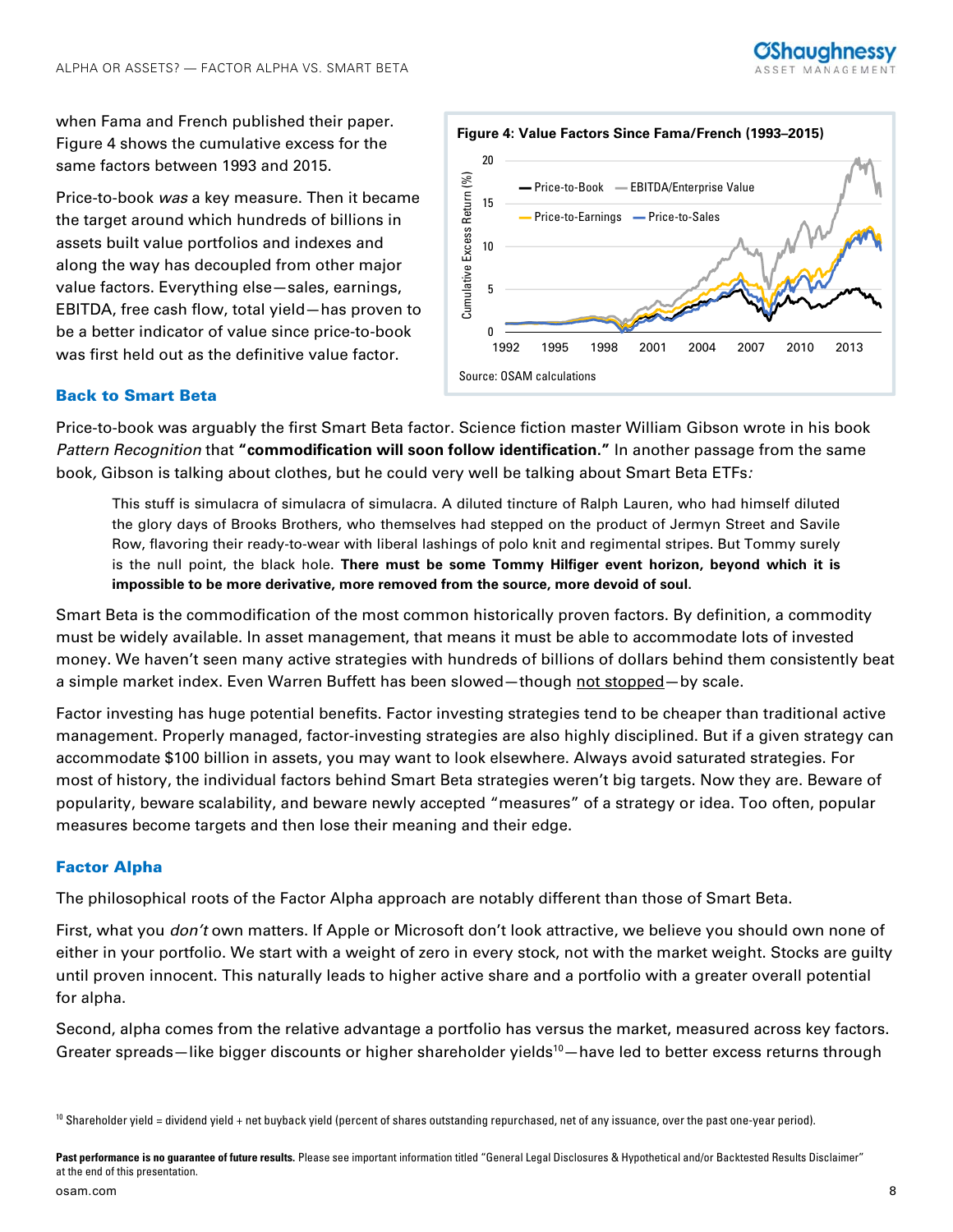time. Portfolios should focus on just the stocks with the most attractive factor profiles. To achieve these big factor advantages, portfolios should be more concentrated than has become typical for Smart Beta strategies.

Sample the most popular Smart Beta ETFs and you'll find the opposite: high overlap with the S&P 500 or Russell 1000. USMV, the popular "low volatility" ETF has an active share of 46 percent to the S&P 500. That means it has more in common with the S&P 500 than it does with an equal-weighted version of the S&P 500 with an active share around 50 percent. Strategies designed for Factor Alpha have high active shares (e.g., O'Shaughnessy Market Leaders Value or Small Cap Value). They are still well diversified but more diversification is not always better. In the case of factor investing, diversification often means diluted factor exposures. If factors work most reliably at their extremes, then diversification means moving away from your edge and toward the market return.

Often, a picture tells the story better than words can. Below, we show the unmistakable difference between popular Smart Beta approaches and our approach. We recreate the spirit of a Morningstar style box, but instead of using market cap and value versus growth as the dimensions on the chart, we instead use the themes that we've found to be most predictive of future excess return: Shareholder Yield and Quality (where quality is a combination of valuation, earnings growth, earnings quality, and financial strength).

The goal is to show where the different portfolios plot on the yield and quality continuum. A portfolio in the lower left would have the strongest relative readings on both quality and yield. The central dot in each circle represents the average current shareholder yield and quality readings for the portfolio and the surrounding circle encompasses 75 percent of the portfolio's weight. The trend is clear. As you move from the broad Russell 1000 to the Russell 1000 Value, then to the biggest "fundamental index" Smart Beta approach (PRF), you see a tilt toward a very broad exposure to factors. The Factor Alpha approach is entirely different by design: a much better and tighter exposure to what we believe are the best factors. This differentiation is a byproduct of our two-decade-old philosophy: factors should be used to earn alpha, not provide beta.



Past performance is no guarantee of future results. Please see important information titled "General Legal Disclosures & Hypothetical and/or Backtested Results Disclaimer" at the end of this presentation.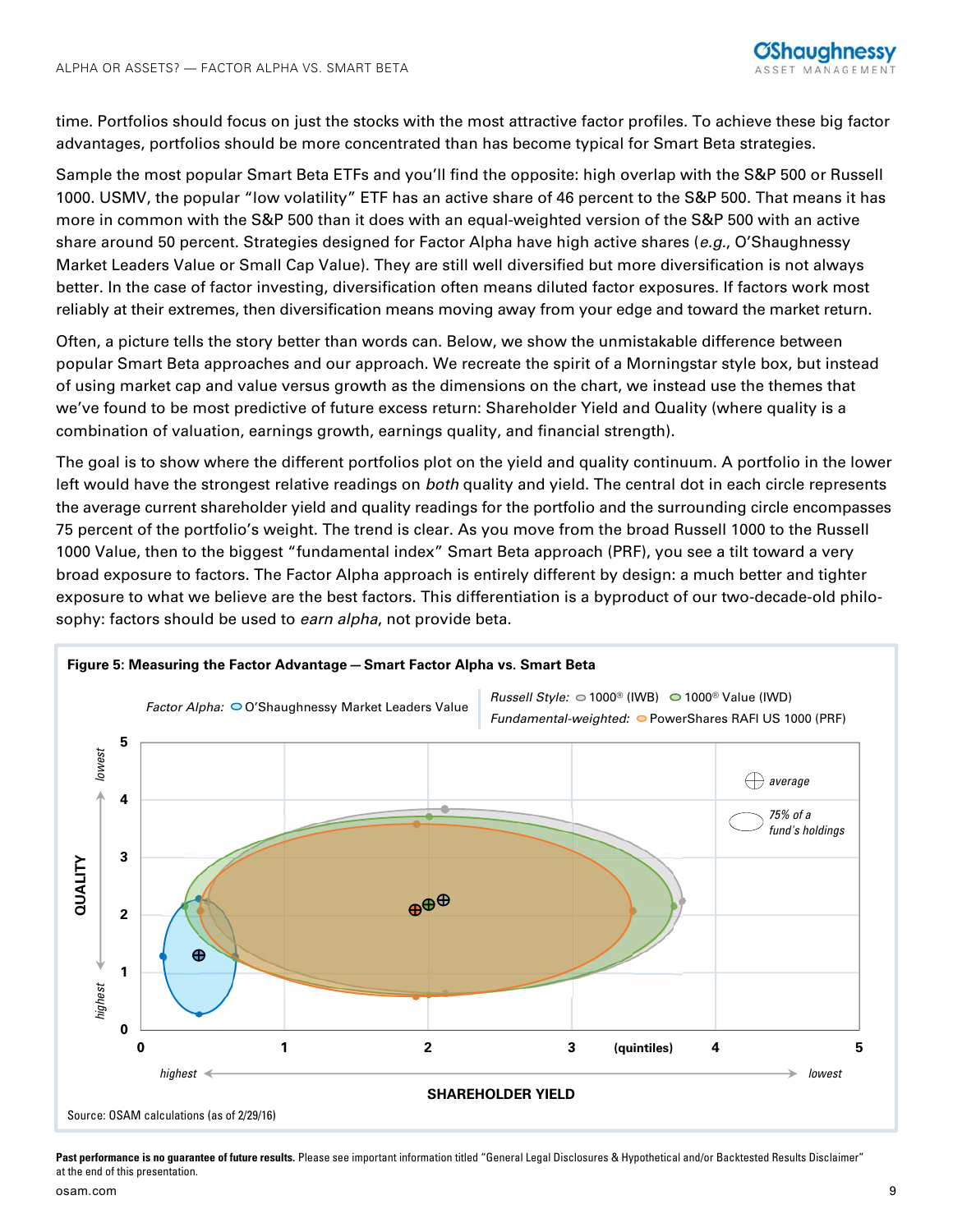#### Into the Future

Indexes and Smart Beta factors are affected and changed by asset flows into strategies that target those indexes. Hundreds of billions of dollars flowed into low price-to-book strategies and price-to-book has suffered as a result.<sup>11</sup> Fund flows affect everything.

Mark Twain said, "I was seldom able to see an opportunity until it had ceased to be one." We often become aware of market strategies only after they've been identified, commodified, and scaled away. Smart Beta factors are a commodity. There is an ETF for everything, from value, to obesity, to put writing. When making an investment, consider the motivations of the manager or sponsor company. Are they oriented toward gathering assets or earning alpha over time? If you believe in value, is a market cap-weighted value portfolio the best expression of that factor?

In closing, we compare the live results for six strategies: two strategies that have followed the Factor Alpha philosophy laid out in the previous section (OSAM's Market Leaders Value and Small Cap Value strategies) along with four of the original "smart beta" strategies (the four Russell Style indexes). These real-time results highlight the potential of focusing on alpha over beta. Viewed through this lens, the Russell 1000 Growth, Russell 1000 Value, Russell 2000<sup>®</sup> Growth, and Russell 2000 Value appear similar. This apparent clustering happens because only so much return differentiation is possible when strategies are built for scale. Factor Alpha has won for investors in the past and we believe will continue to win in the future.



<sup>11</sup> To be sure, there are issues other than flows that affect factor performance.

Past performance is no guarantee of future results. Please see important information titled "General Legal Disclosures & Hypothetical and/or Backtested Results Disclaimer" at the end of this presentation.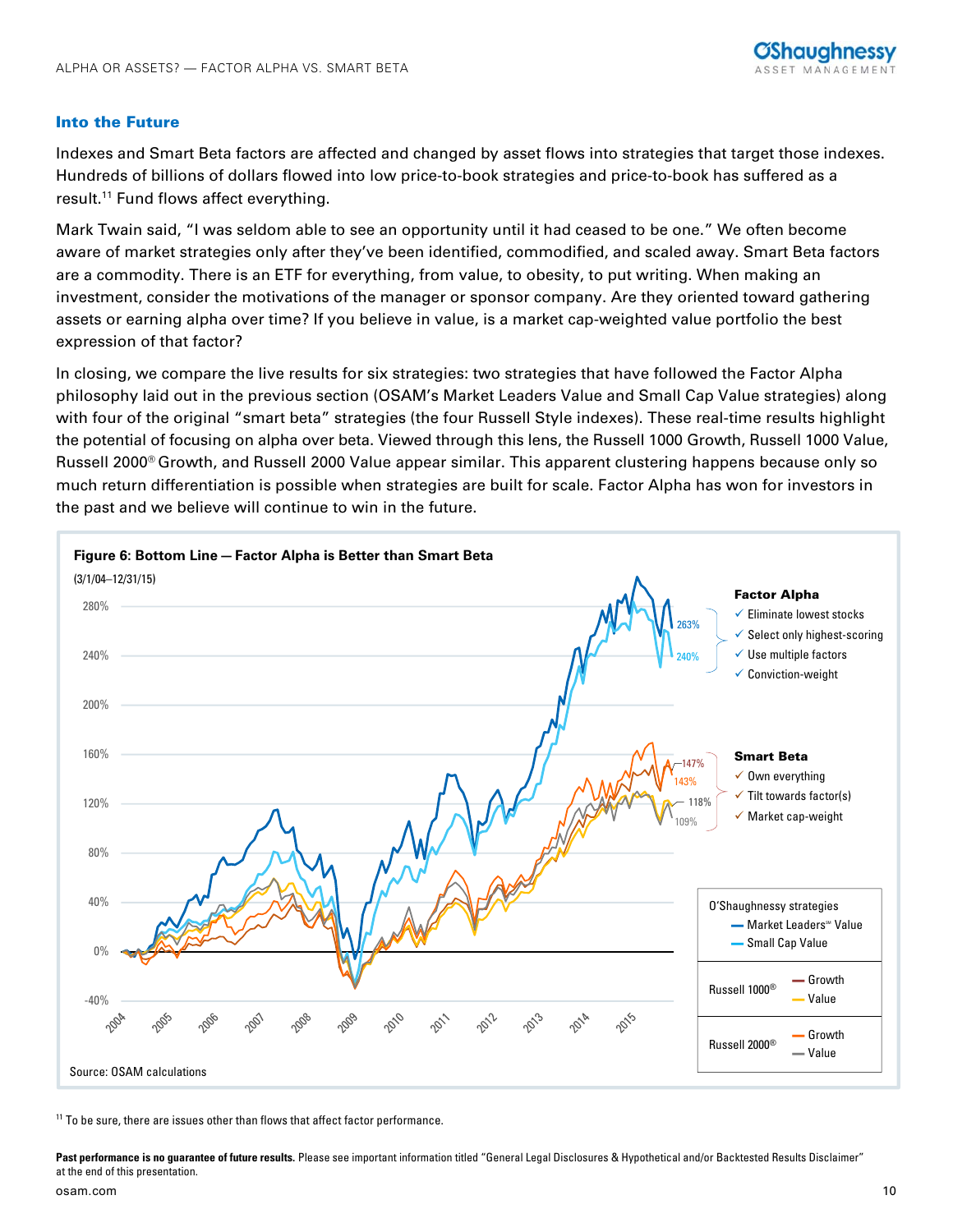#### **General Legal Disclosures & Hypothetical and/or Backtested Results Disclaimer**

The material contained herein is intended as a general market commentary. Opinions expressed herein are solely those of O'Shaughnessy Asset Management, LLC and may differ from those of your broker or investment firm.

Please remember that past performance may not be indicative of future results. Different types of investments involve varying degrees of risk, and there can be no assurance that the future performance of any specific investment, investment strategy, or product (including the investments and/or investment strategies recommended or undertaken by O'Shaughnessy Asset Management, LLC), or any non-investment related content, made reference to directly or indirectly in this piece will be profitable, equal any corresponding indicated historical performance level(s), be suitable for your portfolio or individual situation, or prove successful. Due to various factors, including changing market conditions and/or applicable laws, the content may no longer be reflective of current opinions or positions. Moreover, you should not assume that any discussion or information contained in this piece serves as the receipt of, or as a substitute for, personalized investment advice from O'Shaughnessy Asset Management, LLC. Any individual account performance information reflects the reinvestment of dividends (to the extent applicable), and is net of applicable transaction fees, O'Shaughnessy Asset Management, LLC's investment management fee (if debited directly from the account), and any other related account expenses. Account information has been compiled solely by O'Shaughnessy Asset Management, LLC, has not been independently verified, and does not reflect the impact of taxes on non-qualified accounts. In preparing this report, O'Shaughnessy Asset Management, LLC has relied upon information provided by the account custodian. Please defer to formal tax documents received from the account custodian for cost basis and tax reporting purposes. Please remember to contact O'Shaughnessy Asset Management, LLC, in writing, if there are any changes in your personal/financial situation or investment objectives for the purpose of reviewing/evaluating/revising our previous recommendations and/or services, or if you want to impose, add, or modify any reasonable restrictions to our investment advisory services. Please Note: Unless you advise, in writing, to the contrary, we will assume that there are no restrictions on our services, other than to manage the account in accordance with your designated investment objective. Please Also Note: Please compare this statement with account statements received from the account custodian. The account custodian does not verify the accuracy of the advisory fee calculation. Please advise us if you have not been receiving monthly statements from the account custodian. Historical performance results for investment indices and/or categories have been provided for general comparison purposes only, and generally do not reflect the deduction of transaction and/or custodial charges, the deduction of an investment management fee, nor the impact of taxes, the incurrence of which would have the effect of decreasing historical performance results. It should not be assumed that your account holdings correspond directly to any comparative indices. To the extent that a reader has any questions regarding the applicability of any specific issue discussed above to his/her individual situation, he/she is encouraged to consult with the professional advisor of his/her choosing. O'Shaughnessy Asset Management, LLC is neither a law firm nor a certified public accounting firm and no portion of the newsletter content should be construed as legal or accounting advice. A copy of the O'Shaughnessy Asset Management, LLC's current written disclosure statement discussing our advisory services and fees is available upon request.

The risk-free rate used in the calculation of Sortino, Sharpe, and Treynor ratios is 5%, consistently applied across time.

The universe of All Stocks consists of all securities in the Chicago Research in Security Prices (CRSP) dataset or S&P Compustat Database (or other, as noted) with inflation-adjusted market capitalization greater than \$200 million as of most recent year-end. The universe of Large Stocks consists of all securities in the Chicago Research in Security Prices (CRSP) dataset or S&P Compustat Database (or other, as noted) with inflation-adjusted market capitalization greater than the universe average as of most recent year-end. The stocks are equally weighted and generally rebalanced annually.

Hypothetical performance results shown on the preceding pages are backtested and do not represent the performance of any account managed by OSAM, but were achieved by means of the retroactive application of each of the previously referenced models, certain aspects of which may have been designed with the benefit of hindsight.

The hypothetical backtested performance does not represent the results of actual trading using client assets nor decision-making during the period and does not and is not intended to indicate the past performance or future performance of any account or investment strategy managed by OSAM. If actual accounts had been managed throughout the period, ongoing research might have resulted in changes to the strategy which might have altered returns. The performance of any account or investment strategy managed by OSAM will differ from the hypothetical backtested performance results for each factor shown herein for a number of reasons, including without limitation the following:

- Although OSAM may consider from time to time one or more of the factors noted herein in managing any account, it may not consider all or any of such factors. OSAM may (and will) from time to time consider factors in addition to those noted herein in managing any account.
- OSAM may rebalance an account more frequently or less frequently than annually and at times other than presented herein.
- OSAM may from time to time manage an account by using non-quantitative, subjective investment management methodologies in conjunction with the application of factors.
- The hypothetical backtested performance results assume full investment, whereas an account managed by OSAM may have a positive cash position upon rebalance. Had the hypothetical backtested performance results included a positive cash position, the results would have been different and generally would have been lower.
- The hypothetical backtested performance results for each factor do not reflect any transaction costs of buying and selling securities, investment management fees (including without limitation management fees and performance fees), custody and other costs, or taxes – all of which would be incurred by an investor in any account managed by OSAM. If such costs and fees were reflected, the hypothetical backtested performance results would be lower.
- The hypothetical performance does not reflect the reinvestment of dividends and distributions therefrom, interest, capital gains and withholding taxes.
- Accounts managed by OSAM are subject to additions and redemptions of assets under management, which may positively or negatively affect performance depending generally upon the timing of such events in relation to the market's direction.
- Simulated returns may be dependent on the market and economic conditions that existed during the period. Future market or economic conditions can adversely affect the returns.